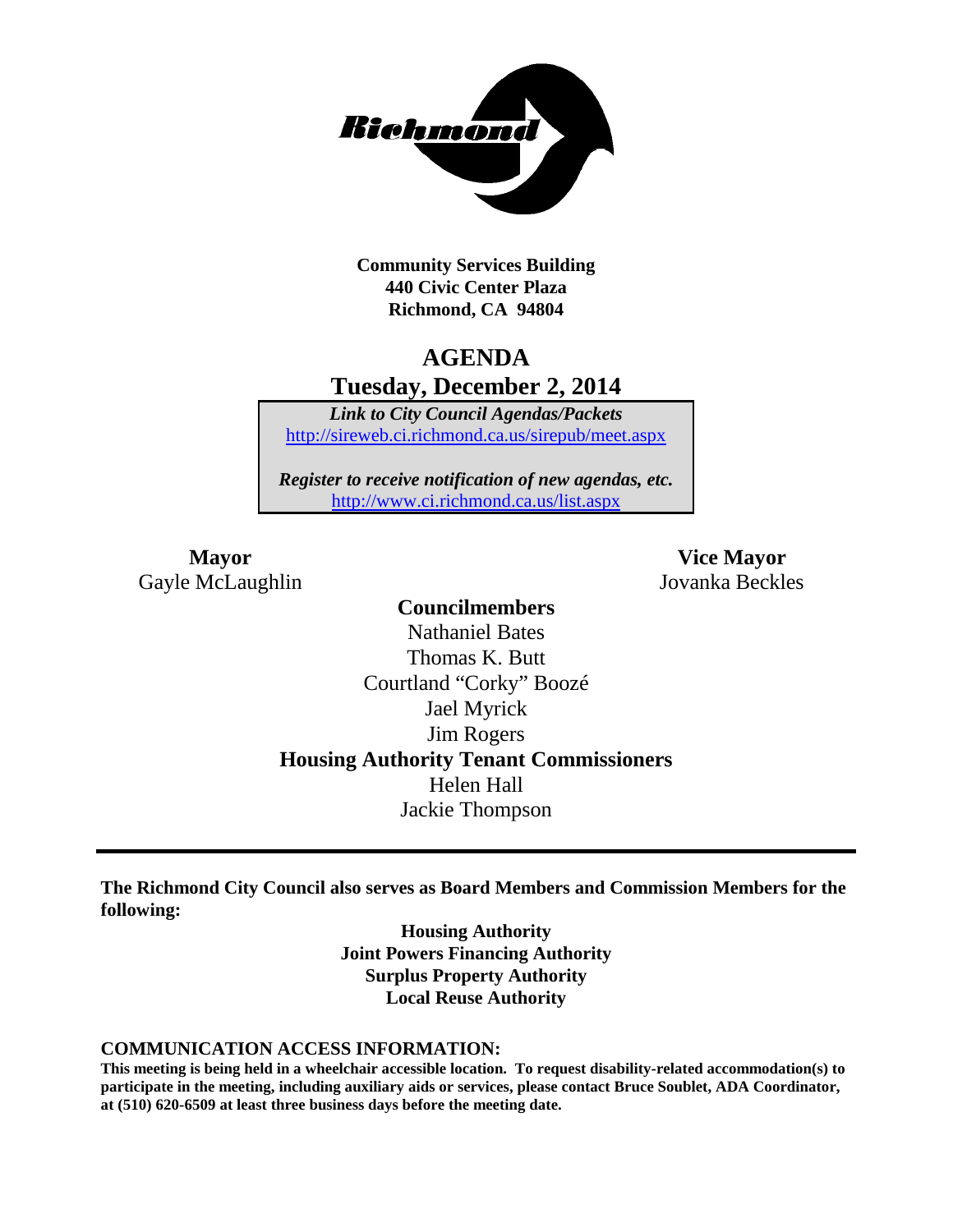# **MEETING PROCEDURES**

The City of Richmond encourages community participation at its City Council meetings and has established procedures that are intended to accommodate public input in a timely and time-sensitive way. As a courtesy to all members of the public who wish to participate in City Council meetings, please observe the following procedures:

**PUBLIC COMMENT ON AGENDA ITEMS:** Anyone who desires to address the City Council on items appearing on the agenda must complete and file a pink speaker's card with the City Clerk **prior** to the City Council's consideration of the item. Once the City Clerk has announced the item and discussion has commenced, no person shall be permitted to speak on the item other than those persons who have submitted their names to the City Clerk. Your name will be called when the item is announced for discussion. **Each speaker will be allowed TWO (2) MINUTES to address the City Council on NON-PUBLIC HEARING items listed on the agenda.**

**OPEN FORUM FOR PUBLIC COMMENT:** Individuals who would like to address the City Council on matters not listed on the agenda or on **Presentations, Proclamations and Commendations, Report from the City Attorney, or Reports of Officers** may do so under Open Forum. All speakers must complete and file a pink speaker's card with the City Clerk **prior** to the commencement of Open Forum. **The amount of time allotted to individual speakers shall be determined based on the number of persons requesting to speak during this item. The time allocation for each speaker will be as follows: 15 or fewer speakers, a maximum of 2 minutes; 16 to 24 speakers, a maximum of 1 and one-half minutes; and 25 or more speakers, a maximum of 1 minute.**

#### **SPEAKERS ARE REQUESTED TO OCCUPY THE RESERVED SEATS IN THE FRONT ROW BEHIND THE SPEAKER'S PODIUM AS THEIR NAME IS ANNOUNCED BY THE CITY CLERK.**

**CONSENT CALENDAR:** Consent Calendar items are considered routine and will be enacted, approved or adopted by one motion unless a request for removal for discussion or explanation is received from the audience or the City Council. A member of the audience requesting to remove an item from the Consent Calendar must first complete a speaker's card and discuss the item with a City staff person who has knowledge of the subject material, prior to filing the card with the City Clerk and **prior to the City Council's consideration of Agenda Review.** An item removed from the Consent Calendar may be placed anywhere on the agenda following the City Council's agenda review.

**CONDUCT AT MEETINGS: Richmond City Council meetings are limited public forums during which the City strives to provide an open, safe atmosphere and promote robust public debate. Members of the public, however, must comply with state law, as well as the City's laws and procedures and may not actually disrupt the orderly conduct of these meetings. The public, for example, may not shout or use amplifying devices, must submit comment cards and speak during their allotted time, may not create a physical disturbance, may not speak on matters unrelated to issues within the jurisdiction of the City Council or the agenda item at hand, and may not cause immediate threats to public safety.**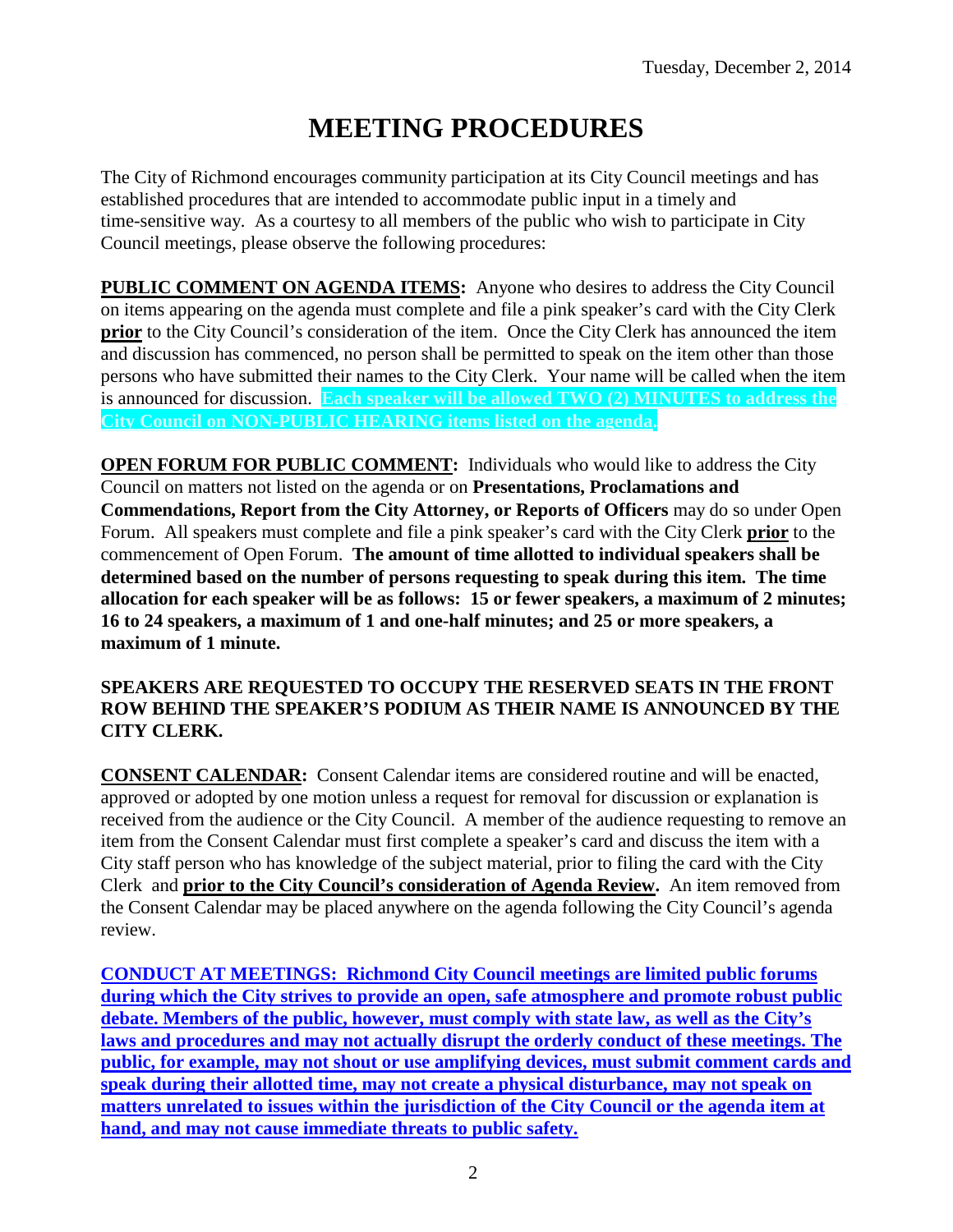**CITY HARASSMENT POLICY: The City invites public comment and critique about its operations, including comment about the performance of its public officials and employees, at the public meetings of the City Council and boards and commissions. However, discriminatory or harassing comments about or in the presence of City employees, even comments by third parties, may create a hostile work environment, if severe or pervasive. The City prohibits harassment against an applicant, employee, or contractor on the basis of race, religious creed, color, national origin, ancestry, physical disability, medical condition, mental disability, marital status, sex (including pregnancy, childbirth, and related medical conditions), sexual orientation, gender identity, age or veteran status, or any other characteristic protected by federal, state or local law. In order to acknowledge the public's right to comment on City operations at public meetings, which could include comments that violate the City's harassment policy if such comments do not cause an actual disruption under the Council Rules and Procedures, while taking reasonable steps to protect City employees from discrimination and harassment, City Boards and Commissions shall adhere to the following procedures. If any person makes a harassing remark at a public meeting that violates the above City policy prohibiting harassment, the presiding officer of the meeting may, at the conclusion of the speaker's remarks and allotted time: (a) remind the public that the City's Policy Regarding Harassment of its Employees is contained in the written posted agenda; and (b) state that comments in violation of City policy are not condoned by the City and will play no role in City decisions. If any person makes a harassing remark at a public meeting that violates the above City policy, any City employee in the room who is offended by remarks violating the City's policy is excused from attendance at the meeting. No City employee is compelled to remain in attendance where it appears likely that speakers will make further harassing comments. If an employee leaves a City meeting for this reason, the presiding officer may send a designee to notify any offended employee who has left the meeting when those comments are likely concluded so that the employee may return to the meeting. The presiding officer may remind an employee or any council or board or commission member that he or she may leave the meeting if a remark violating the City's harassment policy is made. These procedures supplement the Council Rules and Procedures relating to disruption of orderly conduct at Council meetings.**

Any law enforcement officer on duty or whose service is commanded by the presiding officer shall be Sergeant-at-Arms of the Council meetings. He/she, or they, shall carry out all orders and instructions given by the presiding officer for the purpose of maintaining order and decorum at the Council meetings (City Council Rules of Procedure and Order Section III F, RMC Section 2.12.030).

**\*\*\*\*\*\*\*\*\*\*\*\*\*\*\*\*\*\*\*\*\*\*\*\*\*\*\*\*\*\*\*\*\*\*\*\*\*\*\*\*\*\*\*\*\*\*\*\*\*\*\*\*\*\*\*\*\*\***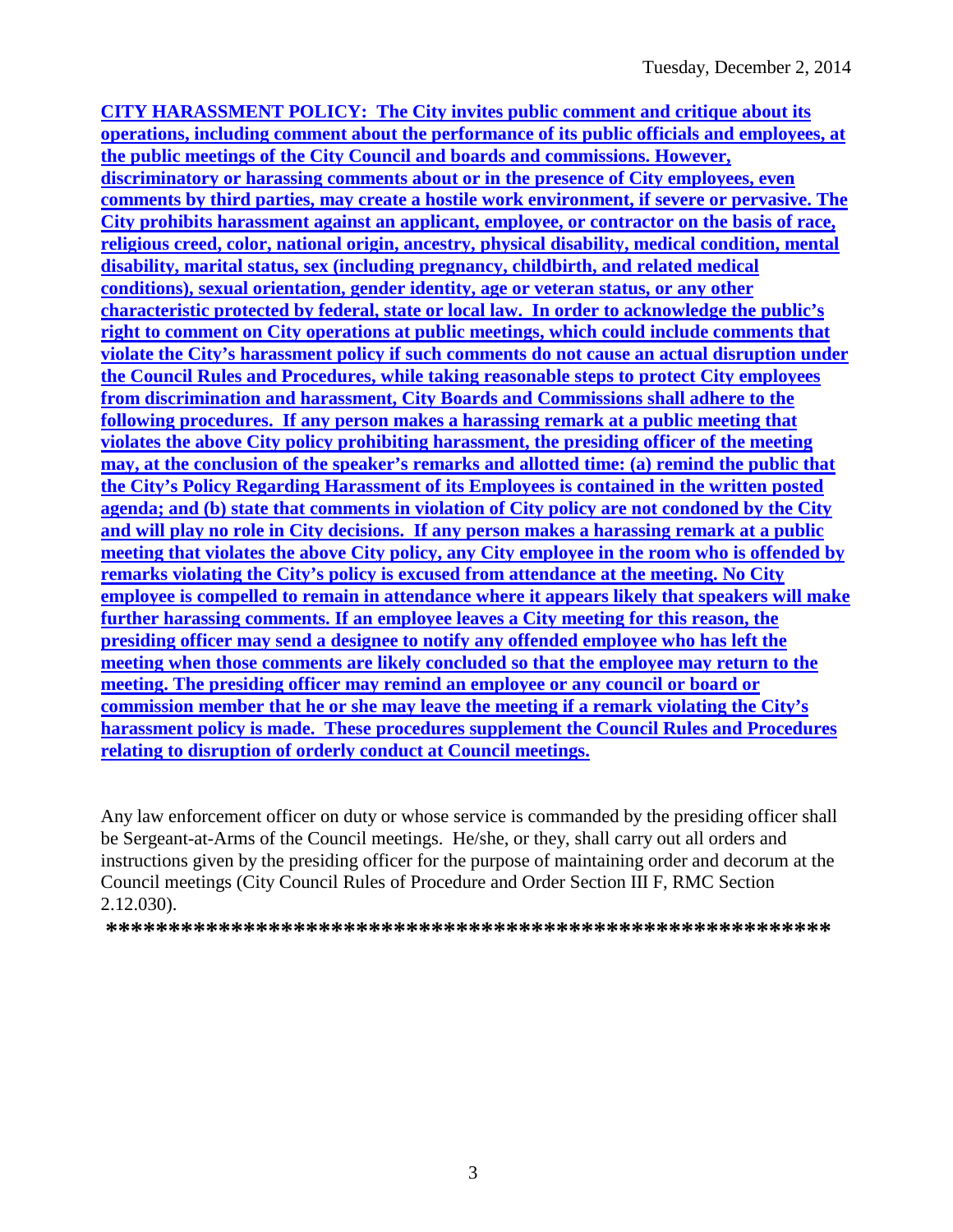# **REGULAR MEETING OF THE RICHMOND CITY COUNCIL**

6:30 p.m.

#### **A. PLEDGE TO THE FLAG**

- **B. ROLL CALL**
- **C. STATEMENT OF CONFLICT OF INTEREST**

#### **D. AGENDA REVIEW**

#### **E. OPEN FORUM FOR PUBLIC COMMENT**

#### **F. CITY COUNCIL CONSENT CALENDAR**

- **F-1.** APPROVE Amendment No. 1 to the existing agreement with Cox, Wootton, Griffin, Hansen & Poulos, LLP for continued legal services regarding maritime law matters and the matter of Port of Richmond vs. J.E.B.S. & Associates, Inc., increasing the contract by \$20,000 to a total amount not to exceed \$30,000 and for a term ending June 20, 2019 - Port Department (Jim Matzorkis 215-4600).
- **F-2.** APPROVE the request by The Golden State Warriors Community Foundation to install signage naming the basketball courts at Martin Luther King Jr. Park the "Mitch Richmond Basketball Courts" (This item was reviewed and recommended for approval by the Recreation and Parks Commission at its meeting of November 4, 2014) - City Manager's Office (Bill Lindsay/LaShonda White 620-6512).
- **F-3.** AUTHORIZE acceptance of \$500,000 from the Family Justice Center to be used for repayment of the bond for tenant improvements at the Family Justice Center site located at 256 24th Street, and approve an Agreement for Services with the Tides Center (fiscal agent for the Family Justice Center Project) which provides for the City of Richmond to receive these funds - Police Department (Chief Chris Magnus 620-1802).
- **F-4.** ADOPT a resolution approving a "Cooperative Agreement" to allocate Measure J, Program 28b funds for projects and programs identified in the agreement and approved by the West Contra Costa Transportation Authority, which will provide an additional \$150,000 for Richmond paratransit services - City Manager's Office (Bill Lindsay/Lori Reese-Brown 620-6512).
- **F-5.** APPROVE a grant-funded contract for \$26,000 with the Minnesota Literacy Council to develop a bi-lingual online health curriculum pursuant to the Digital Health Literacy Project - Library and Cultural Services Department (Sherry Drobner 307-8082/Katy Curl 620-6544).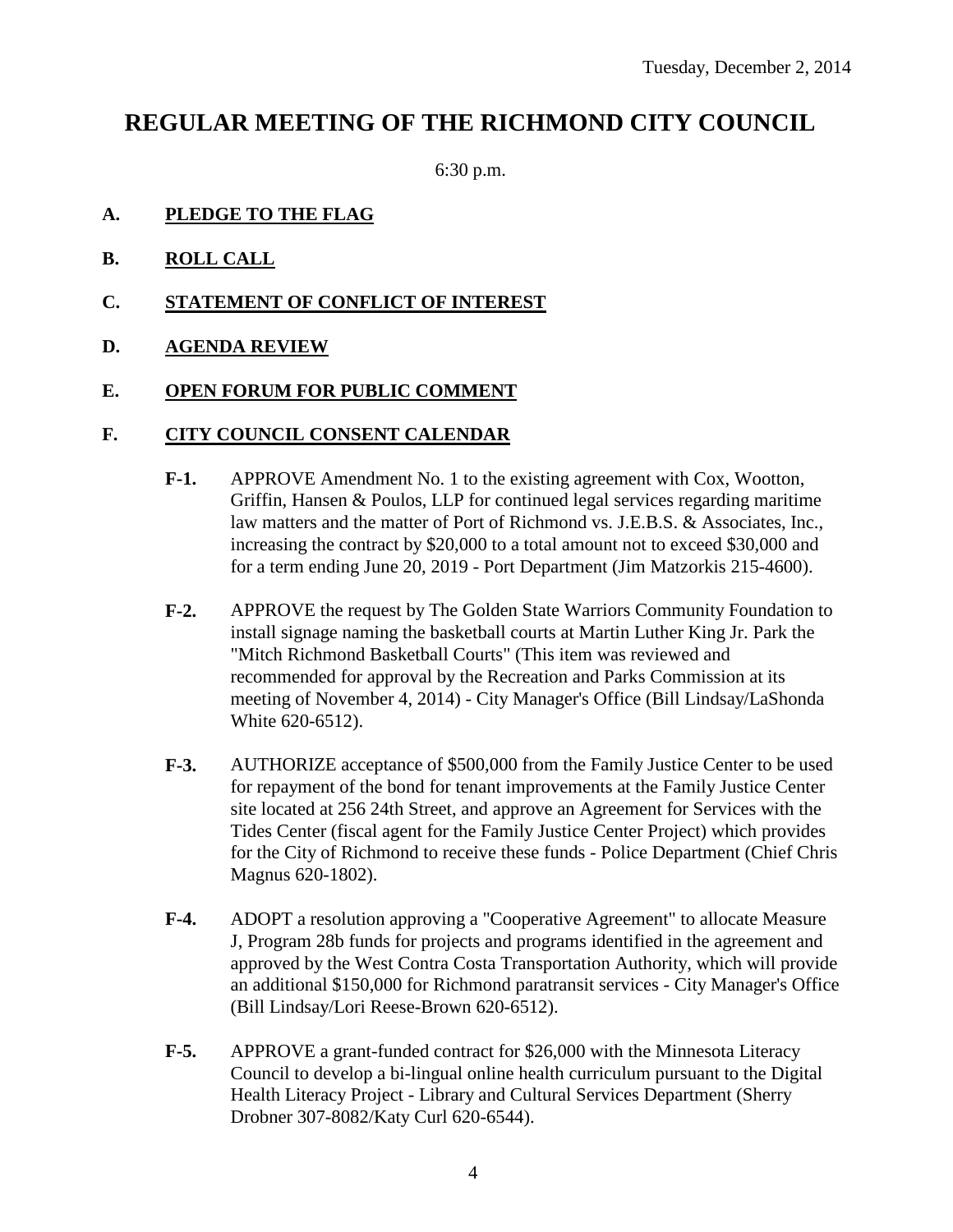- **F-6.** APPROVE the purchase of a Ford F550 cab and chassis from Hilltop Ford to be used by the Parks division in an amount not to exceed \$42,000 - Public Works Department (Yader A. Bermudez 231-3008).
- **F-7.** APPROVE contracts for on-call civil engineering and surveying services for fiscal years 2014/15 to 2017/18 with BKF Engineers/Surveyors/Planners (Richmond), Kister Savio & Rei Inc. (Richmond), Alta Vista Solutions (Richmond) in an amount not to exceed \$90,000 for each contract, with an option to extend the contracts for two years based on the same terms, and authorize the public works director to approve and issue work authorizations for specific projects based on the firm's specialties and qualifications - Engineering Services Department (Yader Bermudez 231-3008/Steven Tam 307-8112).
- **F-8.** APPROVE the City Council minutes of the regular meetings held on July 1, 2014, July 15, 2014, and July 22, 2014 - City Clerk's Office (Diane Holmes 620- 6514).
- **F-9.** APPROVE a contract extension with Holland & Knight, LLP for federal and state advocacy services, in the amount of \$144,000 and with a term extending to December 31, 2015, to assist in identifying and evaluating opportunities for the City of Richmond to gain technical and financial assistance in projects and programs within the framework of policies adopted by the Richmond City Council - City Manager's Office (Bill Lindsay/Lori Reese-Brown 620-6512).
- **F-10.** APPROVE the purchase of 12 street light poles from Omega Pacific to replace the stolen street light poles at the Emerald Necklace lot located at San Pablo Avenue and Richmond Parkway in an amount not to exceed \$14,259.60 - Public Works Department (Yader A. Bermudez 231-3008).
- **F-11.** APPROVE the purchase of 50 street light poles from Omega Pacific in an amount not to exceed \$62,000 to replace old, corroded street light poles in the Fairmede Hilltop neighborhood - Public Works Department (Yader A. Bermudez 231-3008).
- **F-12.** ADOPT an ordinance (second reading) amending certain sections of Chapter 7.102 (Medical Marijuana Permits) of the Richmond Municipal Code to clarify requirements for dispensary operation - Councilmember Butt (236-7435), City Manager's Office (Bill Lindsay 620-6512), and Police Department (Chief Chris Magnus 620-1802).
- **F-13.** ADOPT a resolution authorizing the City of Richmond to accept and appropriate grant funds in the amount of \$466,578 from the Department of Homeland Security (DHS/FEMA) Port Security Grant Program (Award #EMW-2012-PU-00343) to be used for the Fire Department's Marine Response Program - Fire Department (Chief Michael Banks 307-8041).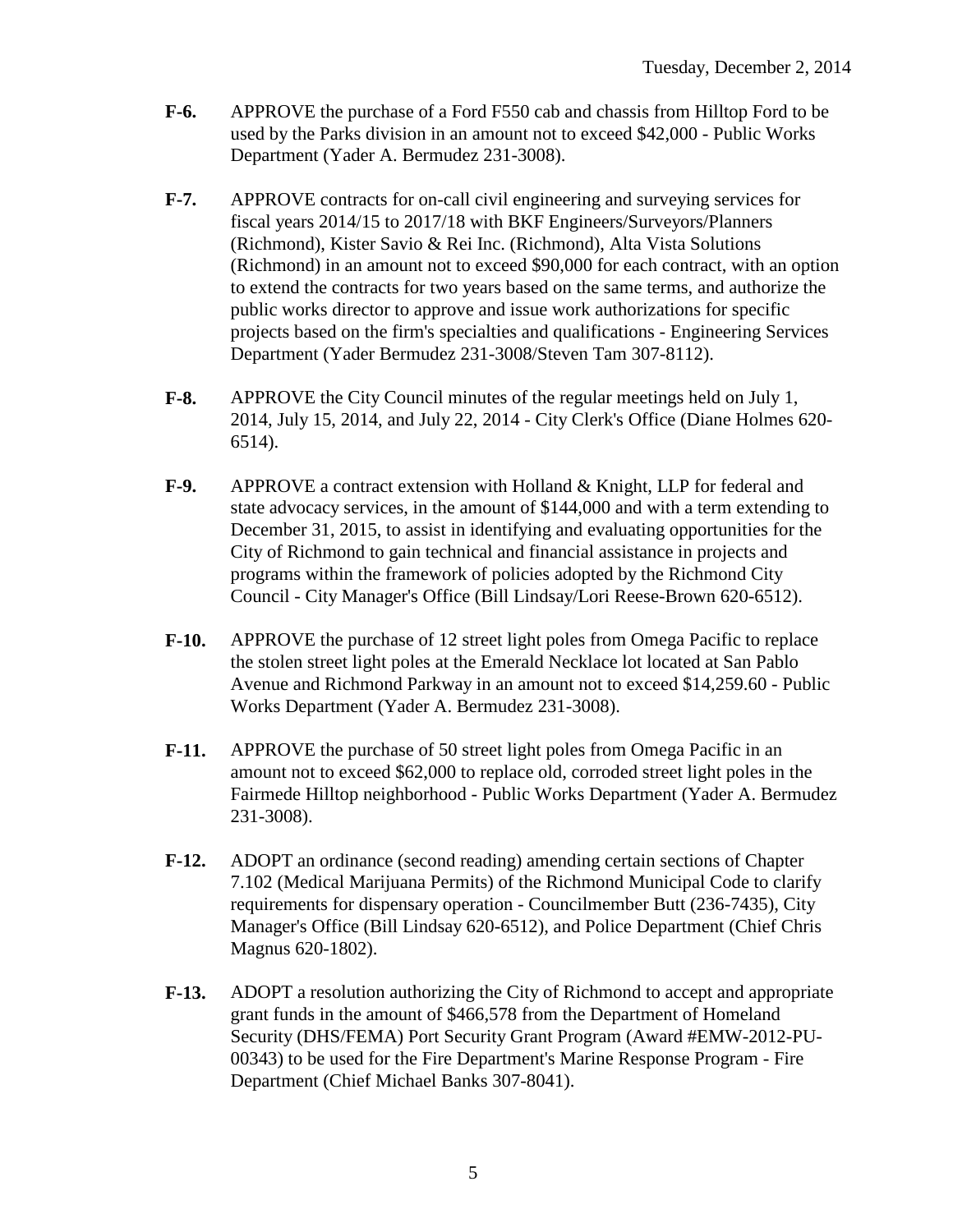- **F-14.** ADOPT a resolution approving the installation of four-way stop signs at intersections along 35th Street for both Solano Avenue and Clinton Avenue in the North and East neighborhood (This item was recommended for engineering study by the Public Safety Committee at its July 17, 2014, meeting) - Engineering Services Department (Yader Bermudez/Steven Tam 307-8091).
- **F-15.** ADOPT a resolution supporting the "My Brother's Keeper" initiative to help young men and women of color stay on track to graduate from high school and college, and become productive citizens and future leaders - City Manager's Office (Bill Lindsay/Lori Reese-Brown 620-6512).
- **F-16.** APPROVE the following appointment: Richmond Youth Council: Raul Garcia, new appointment, term ending October 21, 2015 - Mayor McLaughlin (620- 6503).
- **F-17.** INTRODUCE an ordinance (first reading) repealing Chapter 3.25 of the Municipal Code establishing a Youth Commission - Mayor McLaughlin (620- 6503).

## **G. ITEMS CONTINUED FROM PREVIOUS MEETINGS - NOT EARLIER THAN 7:00 P.M.**

## **G-1. Continued Council as a Whole**

**G-2.** DECLARE the City Council's intent to use one half of the proceeds from Measure U (roughly \$3.75 million per year) to pay for a bond to repair streets in Richmond and DIRECT the City Manager to prepare a Street Repair Bond for City Council approval - Councilmember Rogers (620-5431), Councilmember Butt (236-7435), and Councilmember Myrick (620-6636). **This item was continued from the November 18, 2014, meeting.**

## **H. PUBLIC HEARINGS - NOT EARLIER THAN 7:15 P.M.**

**H-1.** CONDUCT a public hearing to: (1) CERTIFY a Final Environmental Impact Report for a General Plan Text Revision, Rezoning to Planned Area (PA) District, Vesting Tentative Map and Design Review Permit for a 60 unit development of townhomes and stacked flats at Seacliff Drive; (2) APPROVE a General Plan Amendment Text Revision; and (3) INTRODUCE an ordinance (first reading) amending the Zoning Map to change the land use designation for undeveloped parcels on Seacliff Drive from C-C, Coastline Commercial District, PA, Planned Area District, and M-4, Marine Industrial District to PA, Planned Area District - Planning and Building Services Department (Richard Mitchell 620-6706).

#### **I. REPORTS OF OFFICERS: STANDING COMMITTEE REPORTS, REFERRALS TO STAFF, AND GENERAL REPORTS (INCLUDING AB 1234 REPORTS)**